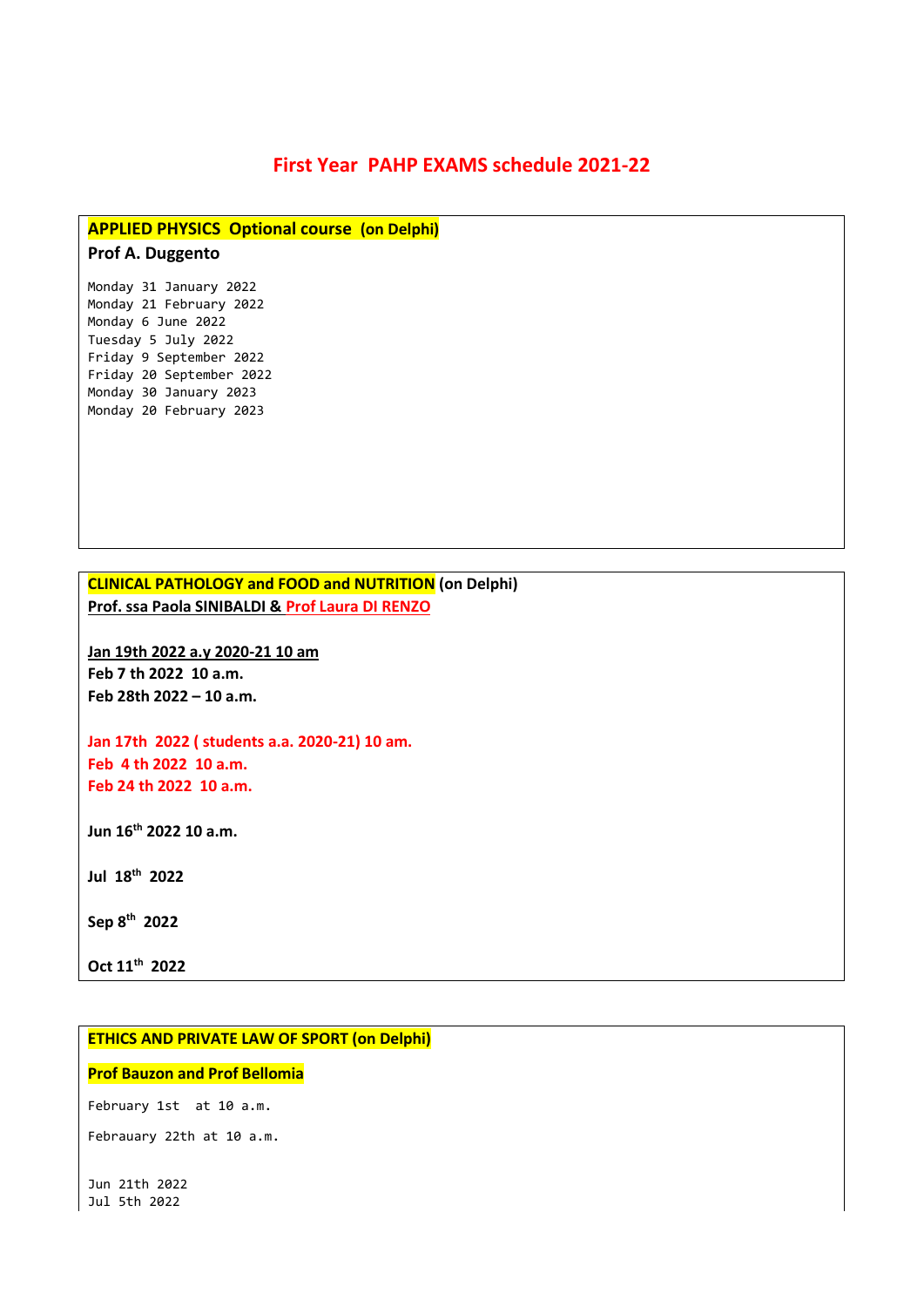Sept 6th 2022 Sept 20th 2022

#### **FUNCTIONAL ANATOMY Optional course (on Delphi)**

#### **Prof. Susanna DOLCI**

Jan 19th 2022 10 a.m. Febr 23th 2022 Jun 27th 2022 Jul 19th 2022 Sept 20th 2022

## **INTERNSHIP (on Delphi) Prof. Paola SINIBALDI:**

**Jan 19th 2022 a.y 2020-21 10 am. Feb 7 th 2022 10 a.m. Feb 28th 2022 – 10 a.m.**

**Jun 16th 2022 10 a.m.** 

**Jul 18th 2022**

**Sep 8 th 2022**

**Oct 11th 2022**

## **Internal Medicine OPTIONAL COURSE (on Delphi)**

**To be defined**

**NEUROLOGY and NEUROMUSICOLOGY Optional course (on Delphi)**

**Prof. M. CARAMIA**